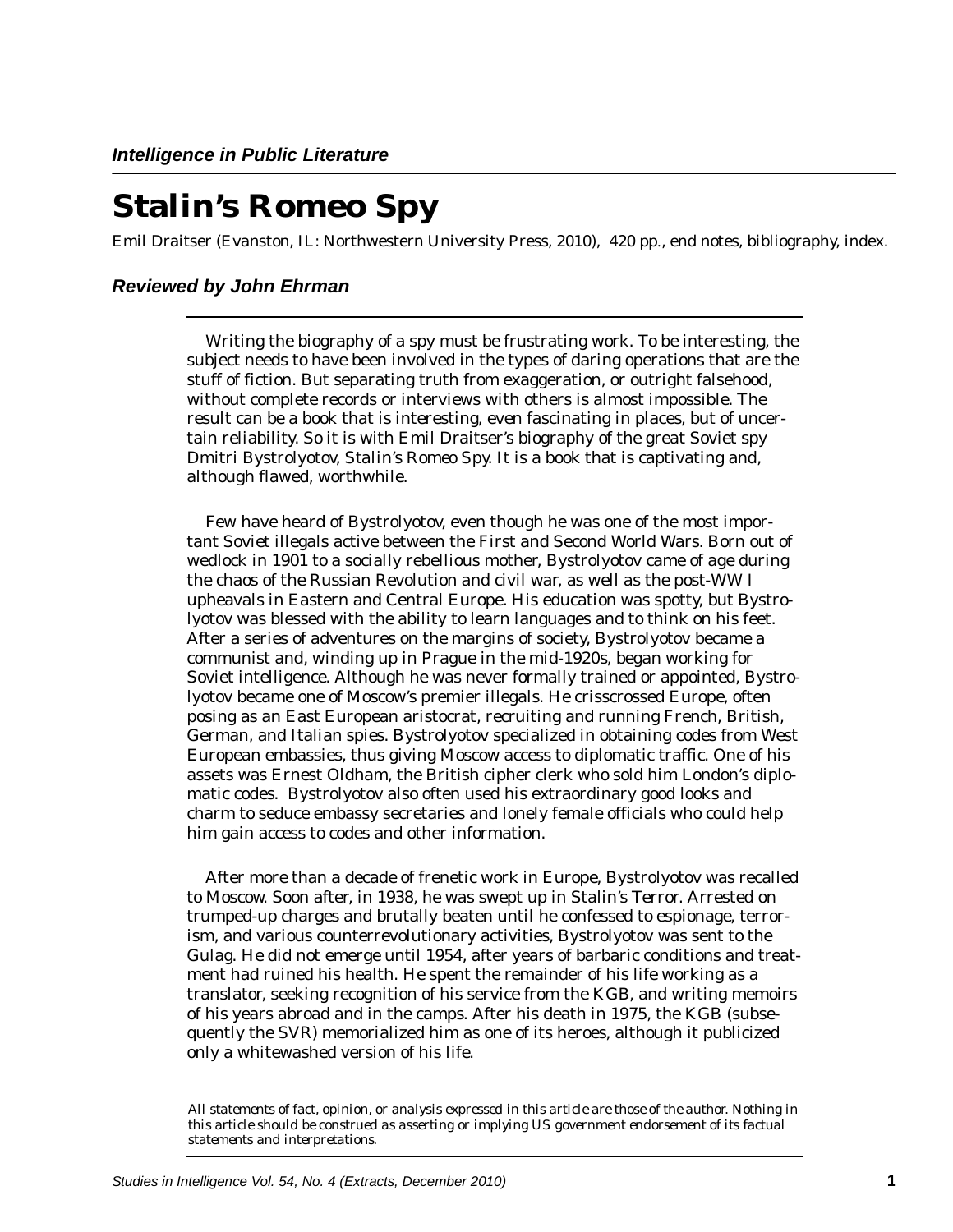*Stalin's Romeo Spy* is a good book about espionage and life at the working level in Stalin's intelligence services. A journalist as well as an academic and the writer of a large number of fiction and nonfiction works, Draitser tells a good story, knows how to bring characters and situations to life, and moves the tale along quickly enough to keep readers interested. Unlike in many other biographies of spies, there is little padding. Draitser assumes his readers are familiar with the politics and history of interwar Europe and the Soviet Union and does not go into long explanations of events. He also avoids excusing Bystrolyotov's amoral behavior, which at times, Draitser rightly says, descended into the sociopathic.

Draitser is uniquely qualified to write this biography. Draitser was born in the USSR, where he met Bystrolyotov as an old man and where he interviewed him and was given access to his papers. After immigrating to the United States in 1974, Draitser earned a PhD from UCLA in Slavic Languages and Literatures. In his years in the United States, he has produced an impressive collection of published works, fiction and non-fiction. He now teaches at Hunter College in New York City. Draitser's work on this biography—and indeed his collection of published material—reveal him to be a conscientious scholar and researcher. For this book, he seems to have mined the available sources—including declassified KGB files—thoroughly. But, as Draitser acknowledges, the Russian files are incomplete, and he often has to rely on either his interviews with Bystrolyotov or the retired spy's memoirs to tell his story.

As an example of historical and intelligence scholarship, therefore, *Stalin's Romeo Spy* needs to be read with a careful, critical eye. First, it is not clear that Bystrolyotov's versions of events are reliable. One wonders if the old illegal charmed Draitser into believing some improbable stories. For example, Bystrolyotov told of his work in the Gulag as a camp medic, a position he claimed to have obtained he had attended medical school in Zurich. Nowhere in the 150 pages Draitser devoted to Bystrolyotov's time in Europe does he mention such schooling. Moreover, there is the question of how a spy as busy as Bystrolyotov would have had the time to go to medical school. In another instance, Draitser describes how Bystrolyotov carried out sophisticated medical research in a makeshift camp laboratory—an implausible story told without supporting source notes.

Draitser also has an unfortunate tendency to fall into psychological speculation. Bystrolyotov, to be sure, is a good subject for this—his mother was neglectful, he spun fantasies about his father's identity, and he seems to have had few qualms about how he treated the women he bedded in his espionage work. Bystrolyotov's personal love life also was bizarre. In Europe, Bystrolyotov said he fell in love with a woman who turned out to be a lesbian, eventually married her lover, may have later murdered his original love and then, to top it all off, sent his wife to become the lover of a French intelligence officer so he could gain access to the Frenchman's papers. But Draitser's explanations of Bystrolyotov's makeup sound forced, such as when he attributes the spy's actions to "bottled-up, suppressed hostility...[and the] result of the absence of a consistent value-conveying figure" that led him to develop the "elements of a sociopathic personality free of guilt" (24–25). It is as if Draitser felt a need to explain Bystrolyotov's personality but just could not quite get a grip on the man. Psychological analysis of a sub